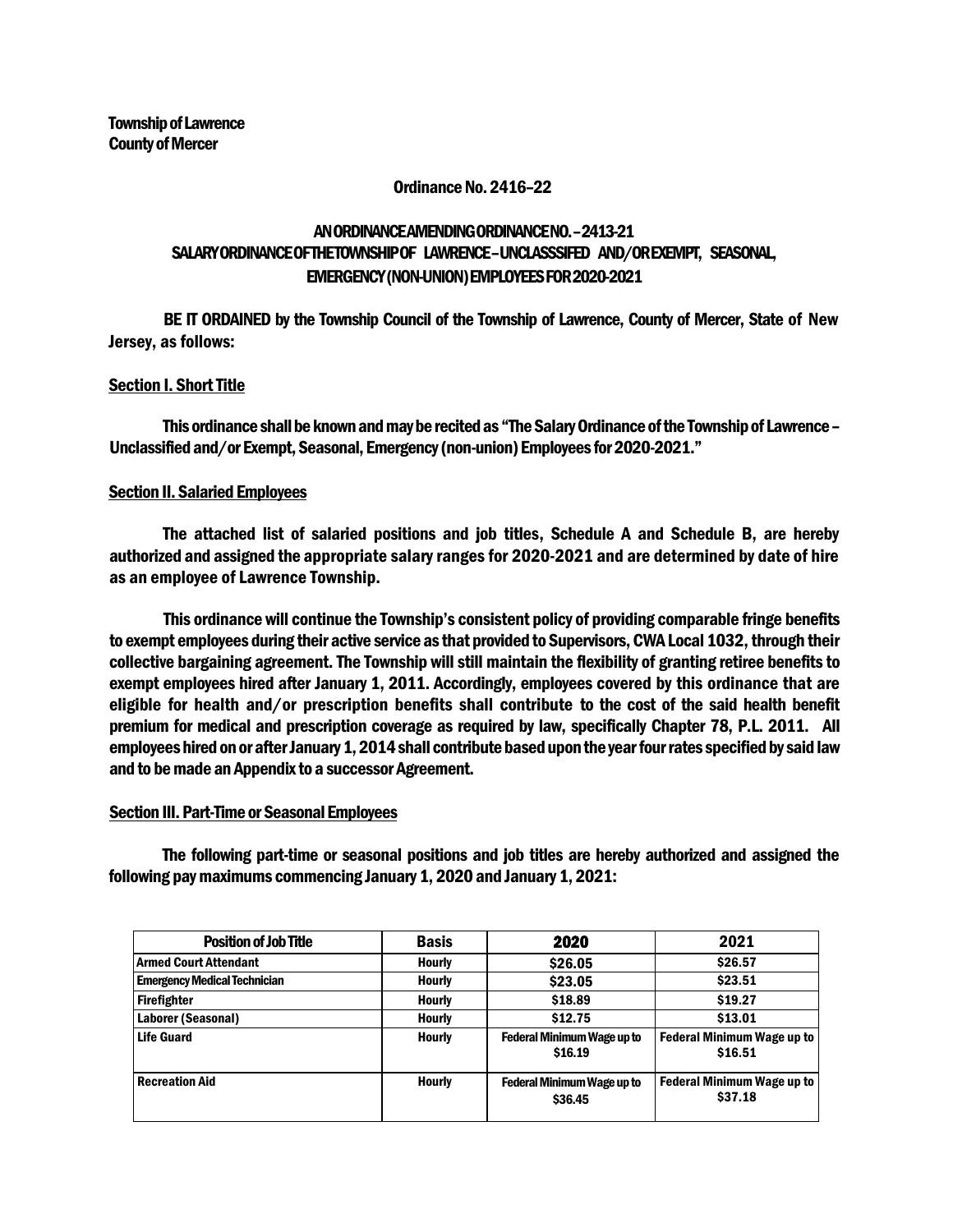| <b>Position of Job Title</b>                    | <b>Basis</b>       | 2020                           | 2021                           |  |
|-------------------------------------------------|--------------------|--------------------------------|--------------------------------|--|
| <b>Recycling Coordinator</b>                    | Per Annum          | \$8,576                        | \$8,748                        |  |
| [Fire Crew Coordinator]                         | [Per Annum]        | [\$4,415]                      | [\$4,503]                      |  |
| <b>School Traffic Guard</b>                     | <b>Hourly</b>      | \$18.11                        | \$18.47                        |  |
| Secretary/Board & Committee                     | PerAnnum*          | \$1,800.00                     | \$1,800.00                     |  |
| <b>Tax Search Officer</b>                       | Per Annum          | \$12,024                       | \$12,264                       |  |
| <b>Zoning Officer</b>                           | Per Annum          | \$5,594                        | \$5,706                        |  |
| <b>Affordable Housing Liaison</b>               | <b>Per Annum</b>   | 5,000                          | \$6,000                        |  |
| <b>Affordable Housing Resale Representative</b> | <b>Per Showing</b> | \$100                          | \$100                          |  |
| <b>Fire Department Liaison</b>                  | <b>Hourly</b>      | \$25.00                        | \$25.00                        |  |
| <b>Deputy Registrar Vital Statistics</b>        | Per Annum          | \$2,500                        | \$2,500                        |  |
| <b>Municipal Court Attendee</b>                 | <b>Hourly</b>      | \$23.37                        | \$23.84                        |  |
| <b>SLEO Class III</b>                           | <b>Hourly</b>      | \$28.50                        | \$29.07                        |  |
| <b>Park Attendant</b>                           | <b>Hourly</b>      | \$15.56                        | \$15.87                        |  |
| <b>Security Guard</b>                           | <b>Hourly</b>      |                                | \$25.00                        |  |
| <b>Emergency Response Specialist</b>            | <b>Hourly</b>      |                                | Federal Minimum Wage up to     |  |
|                                                 |                    |                                | \$50.00 per hour               |  |
| <b>All Others</b>                               | <b>Hourly</b>      | <b>Federal Minimum</b>         | <b>Federal Minimum</b>         |  |
|                                                 |                    | Wage up to Step1 In Applicable | Wage up to Step1 In Applicable |  |
|                                                 |                    | <b>Job Title</b>               | <b>Job Title</b>               |  |

\* Denotes title paid monthly. All other titles bi-weekly.

### **Section IV. Eligibility**

The ranges in Section II of this ordinance shall pertain to individuals employed by the Township of Lawrence on or after the effective date of this ordinance.

#### **Section V. Longevity**

A. Each employee hired before January 1, 2013 and covered by this agreement shall in addition to his/her regular wages and benefits, be paid longevity based upon years of service as of December 31, 2013 with the Township in accordance with the following amounts. Said amounts to be paid to an employee shall not be adjusted beyond the longevity amount being received by an eligible employee as of December 31, 2013. Longevity shall be pensionable and included as part of the employee's regular pay. Any employee hired on or after January 1, 2014 shall not be eligible to receive longevity pay at any time in the future.

#### Length of Service

| Beginning in year 8 through year 11                 | \$800   |
|-----------------------------------------------------|---------|
| Beginning the 12 <sup>th</sup> year through year 15 | \$1,100 |
| Beginning the 16 <sup>th</sup> year through year 19 | \$1,400 |
| Beginning the 20 <sup>th</sup> year through year 23 | \$1,700 |
| Beginning the 24 <sup>th</sup> year through year 27 | \$2,000 |
| Beginning the 28 <sup>th</sup> year and beyond      | \$2,300 |